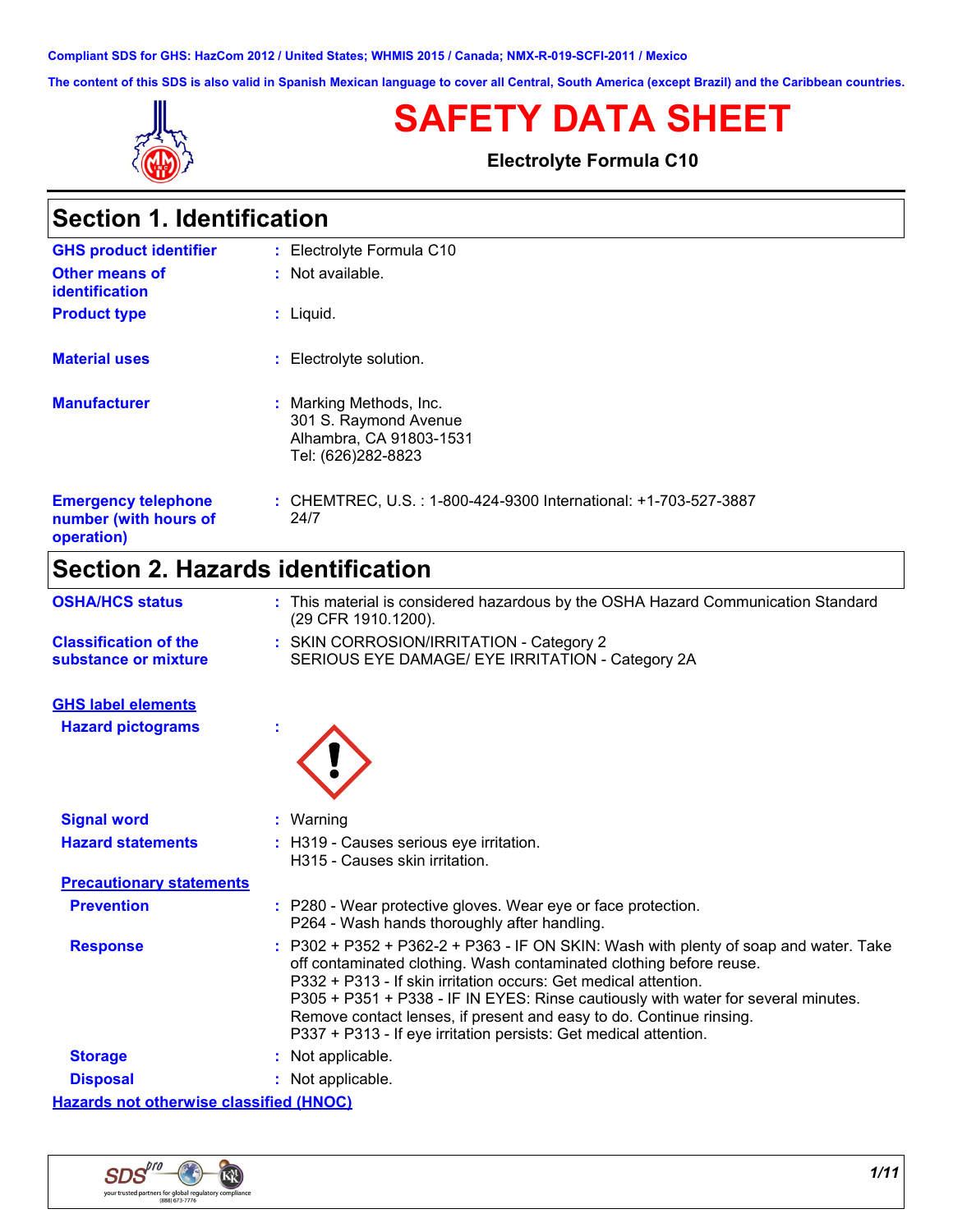### **Section 2. Hazards identification**

| <b>Physical hazards not</b><br>otherwise classified | : None known. |
|-----------------------------------------------------|---------------|
| (PHNOC)                                             |               |
| <b>Health hazards not</b>                           | : None known. |
| otherwise classified                                |               |
| (HHNOC)                                             |               |

### **Section 3. Composition/information on ingredients**

| Substance/mixture     | : Mixture        |
|-----------------------|------------------|
| Other means of        | : Not available. |
| <b>identification</b> |                  |

#### **CAS number/other identifiers**

| <b>CAS number</b>   | : Not applicable. |
|---------------------|-------------------|
| <b>Product code</b> | : Not available.  |

| <b>Ingredient name</b> | 0<br>70 | <b>CAS number</b> |
|------------------------|---------|-------------------|
| l Ammonium nitrate     | 1 - 5   | 6484-52-2         |
| Citric Acid            | - 5     | 77-92-9           |
| Acetic acid            | - 5     | 64-19-7           |
| Sodium etasulfate      | - 5     | 126-92-1          |

**Any concentration shown as a range is to protect confidentiality or is due to batch variation.**

**There are no additional ingredients present which, within the current knowledge of the supplier and in the concentrations applicable, are classified as hazardous to health or the environment and hence require reporting in this section.**

**Occupational exposure limits, if available, are listed in Section 8.**

### **Section 4. First aid measures**

| <b>Description of necessary first aid measures</b> |                                                                                                                                                                                                                                                                                   |
|----------------------------------------------------|-----------------------------------------------------------------------------------------------------------------------------------------------------------------------------------------------------------------------------------------------------------------------------------|
| <b>Eye contact</b>                                 | : Immediately flush eyes with plenty of water, occasionally lifting the upper and lower<br>eyelids. Check for and remove any contact lenses. Continue to rinse for at least 20<br>minutes. Get medical attention.                                                                 |
| <b>Inhalation</b>                                  | : Remove victim to fresh air and keep at rest in a position comfortable for breathing. If not<br>breathing, if breathing is irregular or if respiratory arrest occurs, provide artificial<br>respiration or oxygen by trained personnel. Get medical attention if symptoms occur. |
| <b>Skin contact</b>                                | : Wash contaminated skin with soap and water. Continue to rinse for at least 20 minutes.<br>Get medical attention.                                                                                                                                                                |
| <b>Ingestion</b>                                   | : Wash out mouth with water. Do not induce vomiting unless directed to do so by medical<br>personnel. Never give anything by mouth to an unconscious person. Get medical<br>attention if symptoms occur.                                                                          |

| Most important symptoms/effects, acute and delayed |                                                                                                                     |
|----------------------------------------------------|---------------------------------------------------------------------------------------------------------------------|
| <b>Potential acute health effects</b>              |                                                                                                                     |
| Eye contact                                        | : Causes serious eye irritation.                                                                                    |
| <b>Inhalation</b>                                  | Exposure to decomposition products may cause a health hazard. Serious effects may<br>be delayed following exposure. |
| <b>Skin contact</b>                                | : Causes skin irritation.                                                                                           |
| <b>Ingestion</b>                                   | Irritating to mouth, throat and stomach.                                                                            |
| Over-exposure signs/symptoms                       |                                                                                                                     |

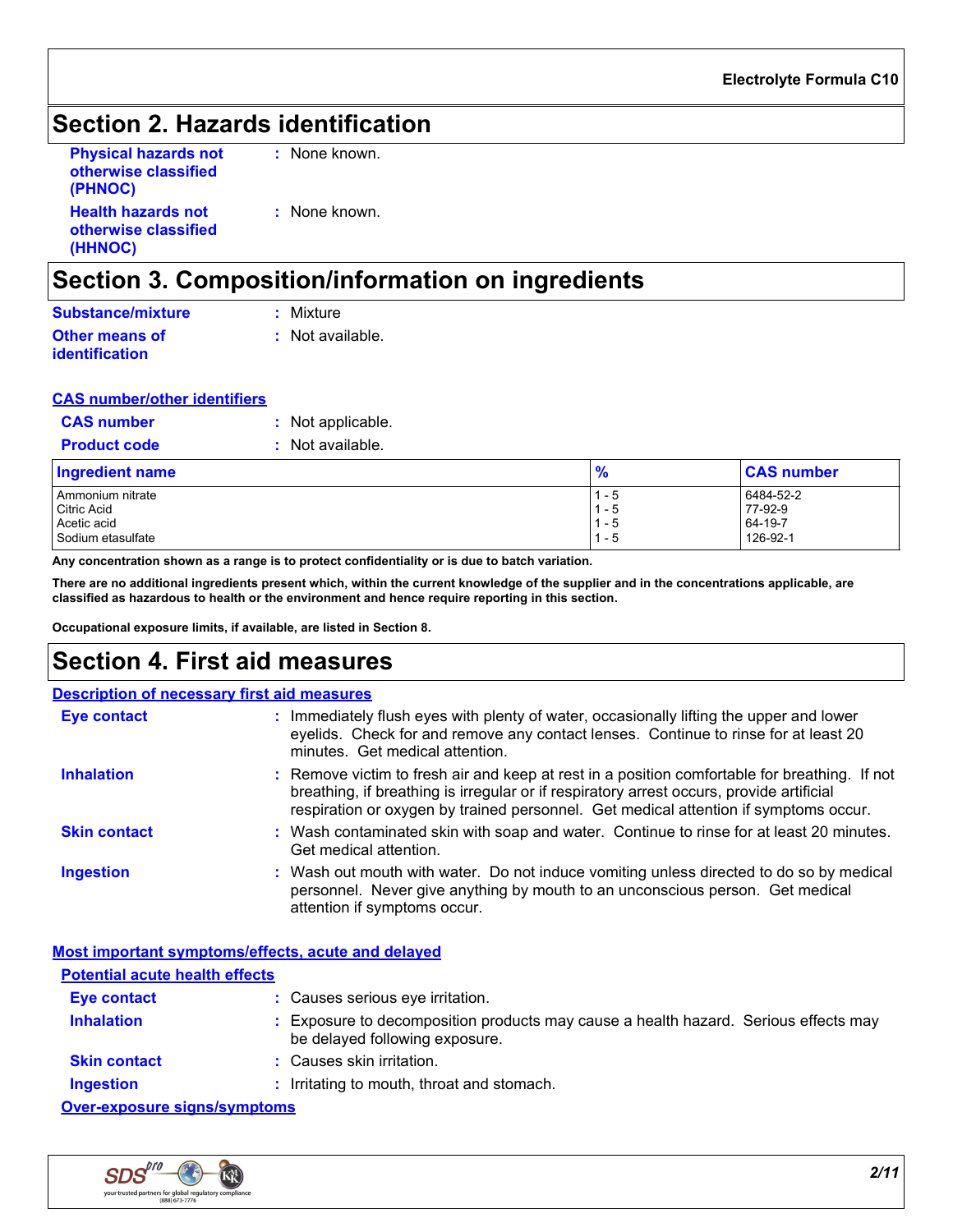# **Section 4. First aid measures**

| <b>Eye contact</b>                | : Adverse symptoms may include the following:<br>pain or irritation<br>watering<br>redness                                                                                    |
|-----------------------------------|-------------------------------------------------------------------------------------------------------------------------------------------------------------------------------|
| <b>Inhalation</b>                 | : No known significant effects or critical hazards.                                                                                                                           |
| <b>Skin contact</b>               | : Adverse symptoms may include the following:<br>irritation<br>redness                                                                                                        |
| <b>Ingestion</b>                  | : No known significant effects or critical hazards.                                                                                                                           |
|                                   | Indication of immediate medical attention and special treatment needed, if necessary                                                                                          |
| <b>Notes to physician</b>         | : In case of inhalation of decomposition products in a fire, symptoms may be delayed.<br>The exposed person may need to be kept under medical surveillance for 48 hours.      |
| <b>Specific treatments</b>        | : No specific treatment.                                                                                                                                                      |
| <b>Protection of first-aiders</b> | : No action shall be taken involving any personal risk or without suitable training. It may<br>be dangerous to the person providing aid to give mouth-to-mouth resuscitation. |
|                                   |                                                                                                                                                                               |

**See toxicological information (Section 11)**

# **Section 5. Fire-fighting measures**

| <b>Extinguishing media</b>                               |                                                                                                                                                                                       |
|----------------------------------------------------------|---------------------------------------------------------------------------------------------------------------------------------------------------------------------------------------|
| <b>Suitable extinguishing</b><br>media                   | : Use an extinguishing agent suitable for the surrounding fire.                                                                                                                       |
| <b>Unsuitable extinguishing</b><br>media                 | : None known.                                                                                                                                                                         |
| <b>Specific hazards arising</b><br>from the chemical     | : No specific fire or explosion hazard.                                                                                                                                               |
| <b>Hazardous thermal</b><br>decomposition products       | : Decomposition products may include the following materials:<br>carbon dioxide<br>carbon monoxide<br>nitrogen oxides<br>Sulfur oxides<br>halogenated compounds<br>metal oxide/oxides |
| <b>Special protective actions</b><br>for fire-fighters   | : No special measures are required.                                                                                                                                                   |
| <b>Special protective</b><br>equipment for fire-fighters | : Fire-fighters should wear appropriate protective equipment and self-contained breathing<br>apparatus (SCBA) with a full face-piece operated in positive pressure mode.              |

## **Section 6. Accidental release measures**

**Personal precautions, protective equipment and emergency procedures**

| For non-emergency<br>personnel | : Provide adequate ventilation. Put on appropriate personal protective equipment.                                                                                                                                                           |
|--------------------------------|---------------------------------------------------------------------------------------------------------------------------------------------------------------------------------------------------------------------------------------------|
|                                | For emergency responders : If specialized clothing is required to deal with the spillage, take note of any information in<br>Section 8 on suitable and unsuitable materials. See also the information in "For non-<br>emergency personnel". |

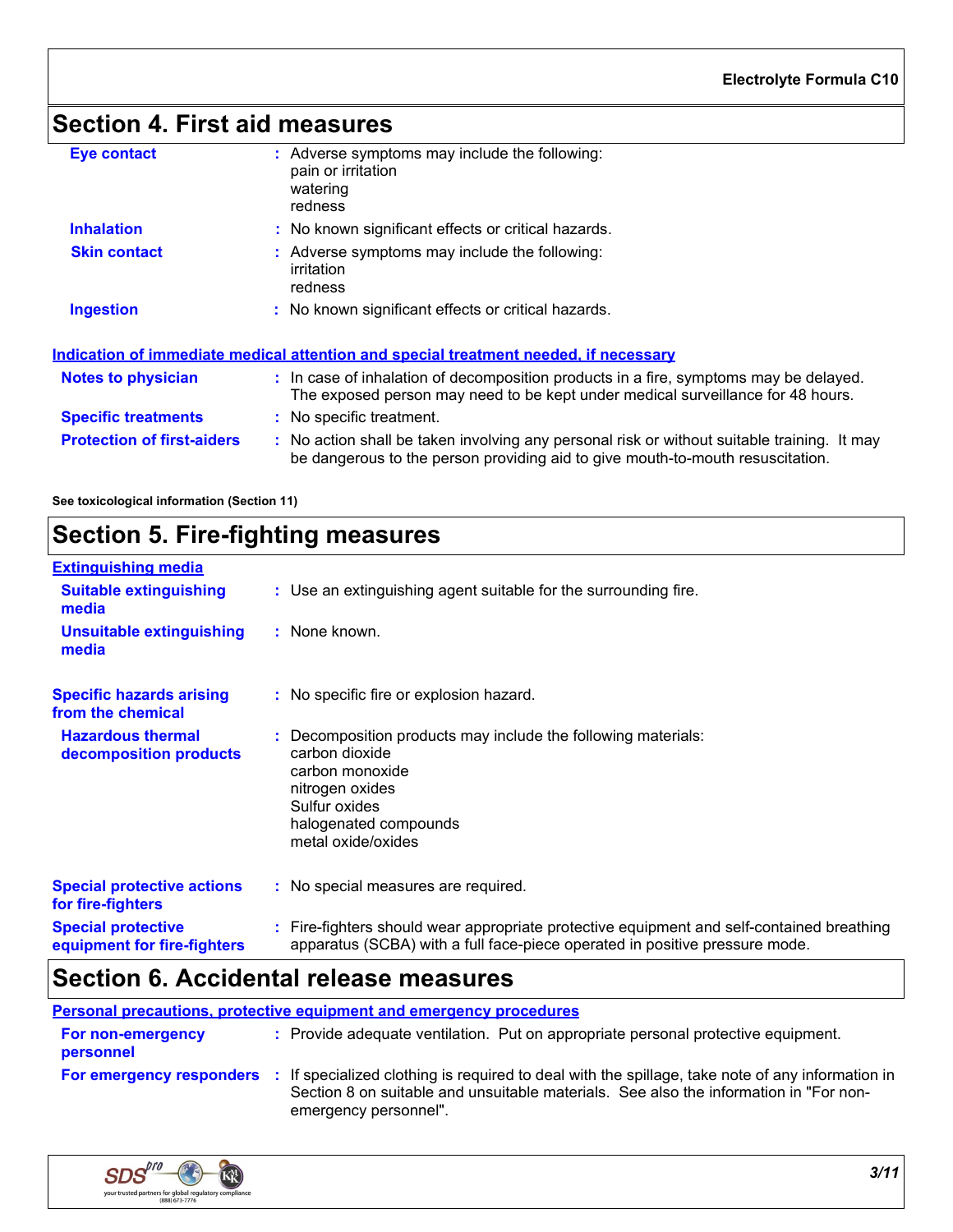### **Section 6. Accidental release measures**

**Environmental precautions :** Avoid dispersal of spilled material and runoff and contact with soil, waterways, drains and sewers. Inform the relevant authorities if the product has caused environmental pollution (sewers, waterways, soil or air).

#### **Methods and materials for containment and cleaning up**

**Spill** Stop leak if without risk. Move containers from spill area. Approach release from spill upwind. Prevent entry into sewers, water courses, basements or confined areas. Wash spillages into an effluent treatment plant or proceed as follows. Contain and collect spillage with non-combustible, absorbent material e.g. sand, earth, vermiculite or diatomaceous earth and place in container for disposal according to local regulations (see Section 13). The spilled material may be neutralized with sodium carbonate, sodium bicarbonate or sodium hydroxide. Dispose of via a licensed waste disposal contractor. Contaminated absorbent material may pose the same hazard as the spilled product. Note: see Section 1 for emergency contact information and Section 13 for waste disposal.

### **Section 7. Handling and storage**

| <b>Precautions for safe handling</b>                                             |                                                                                                                                                                                                                                                                                                                                                                                                                                                                                                                                      |
|----------------------------------------------------------------------------------|--------------------------------------------------------------------------------------------------------------------------------------------------------------------------------------------------------------------------------------------------------------------------------------------------------------------------------------------------------------------------------------------------------------------------------------------------------------------------------------------------------------------------------------|
| <b>Protective measures</b>                                                       | : Put on appropriate personal protective equipment (see Section 8). Do not ingest. Avoid<br>contact with eyes, skin and clothing. Avoid breathing vapor or mist. Keep in the original<br>container or an approved alternative made from a compatible material, kept tightly<br>closed when not in use. Keep away from alkalis. Empty containers retain product<br>residue and can be hazardous. Do not reuse container.                                                                                                              |
| <b>Advice on general</b><br>occupational hygiene                                 | : Eating, drinking and smoking should be prohibited in areas where this material is<br>handled, stored and processed. Workers should wash hands and face before eating,<br>drinking and smoking. See also Section 8 for additional information on hygiene<br>measures.                                                                                                                                                                                                                                                               |
| <b>Conditions for safe storage,</b><br>including any<br><b>incompatibilities</b> | : Store in accordance with local regulations. Store in original container protected from<br>direct sunlight in a dry, cool and well-ventilated area, away from incompatible materials<br>(see Section 10) and food and drink. Separate from alkalis. Keep container tightly<br>closed and sealed until ready for use. Containers that have been opened must be<br>carefully resealed and kept upright to prevent leakage. Do not store in unlabeled<br>containers. Use appropriate containment to avoid environmental contamination. |

### **Section 8. Exposure controls/personal protection**

#### **Control parameters**

**United States**

#### **Occupational exposure limits**

| <b>Ingredient name</b> | <b>Exposure limits</b>                 |
|------------------------|----------------------------------------|
| Acetic acid            | ACGIH TLV (United States, 4/2014).     |
|                        | STEL: 37 mg/m <sup>3</sup> 15 minutes. |
|                        | STEL: 15 ppm 15 minutes.               |
|                        | TWA: $25 \text{ mg/m}^3$ 8 hours.      |
|                        | TWA: 10 ppm 8 hours.                   |
|                        | NIOSH REL (United States, 10/2013).    |
|                        | STEL: 37 mg/m <sup>3</sup> 15 minutes. |
|                        | STEL: 15 ppm 15 minutes.               |
|                        | TWA: $25 \text{ mg/m}^3$ 10 hours.     |
|                        | TWA: 10 ppm 10 hours.                  |
|                        | OSHA PEL (United States, 2/2013).      |
|                        | TWA: $25 \text{ mg/m}^3$ 8 hours.      |
|                        | TWA: 10 ppm 8 hours.                   |

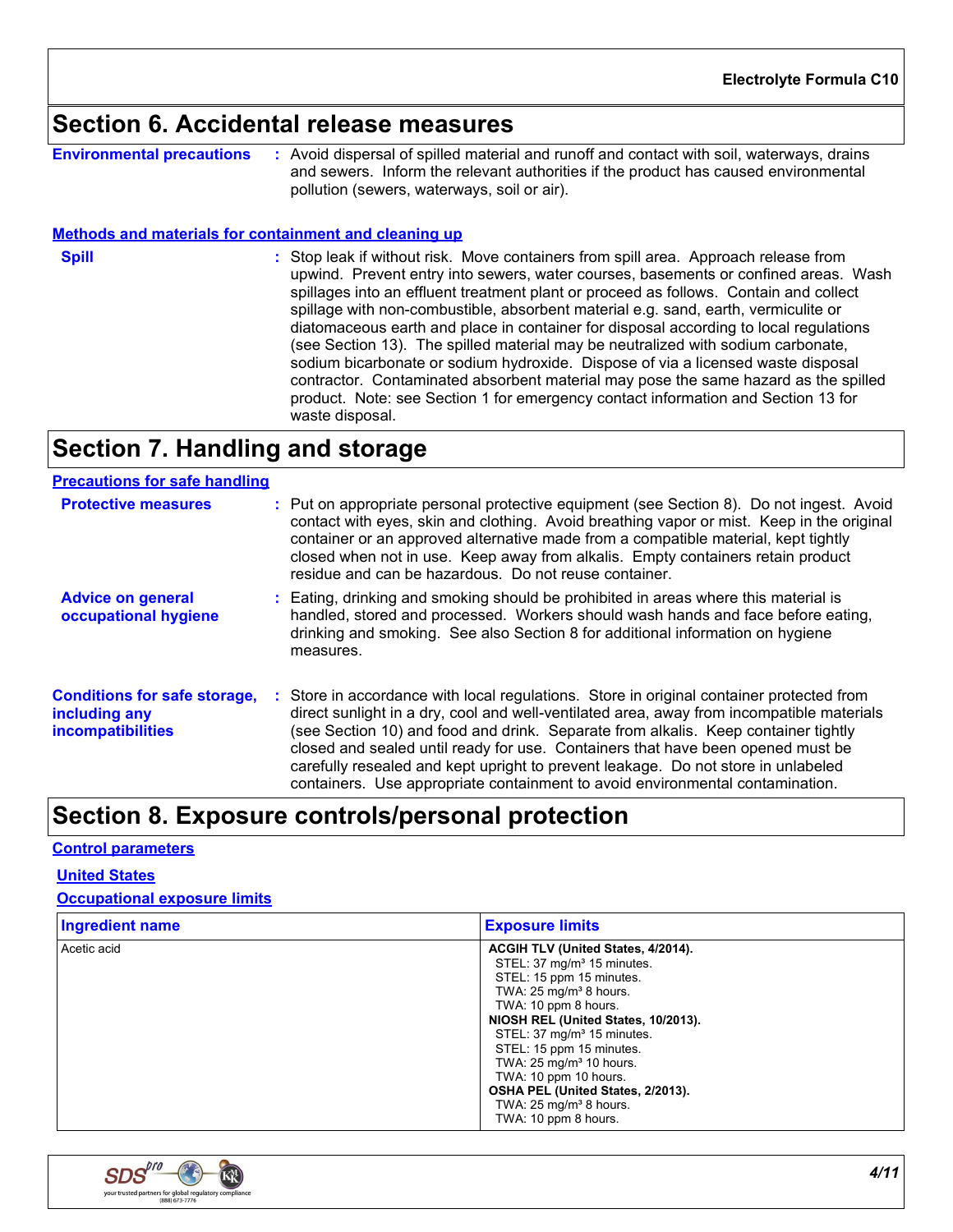# **Section 8. Exposure controls/personal protection**

#### **Canada**

| <b>Occupational exposure limits</b> |                        | TWA (8 hours) |                         | <b>STEL (15 mins)</b> |                          | <b>Ceiling</b>           |  |     |                          |  |                  |
|-------------------------------------|------------------------|---------------|-------------------------|-----------------------|--------------------------|--------------------------|--|-----|--------------------------|--|------------------|
| <b>Ingredient</b>                   | <b>List name</b>       | ppm           | mg/m <sup>3</sup> Other |                       | ppm                      | mg/m <sup>3</sup> Other  |  | ppm | $mg/m3$ Other            |  | <b>Notations</b> |
| Acetic acid                         | <b>US ACGIH 4/2014</b> | 10            | 25                      |                       | 15                       | 37                       |  |     |                          |  |                  |
|                                     | AB 4/2009              | 10            | 25                      |                       | 15                       | 37                       |  |     | $\overline{\phantom{a}}$ |  |                  |
|                                     | BC 7/2013              | 10            |                         |                       | 15                       |                          |  |     |                          |  |                  |
|                                     | ON 1/2013              | 10            | 25                      |                       | 15                       | 37                       |  |     | $\overline{\phantom{a}}$ |  |                  |
|                                     | QC 1/2014              | 10            | 25                      |                       | 15                       | 37                       |  |     | $\overline{\phantom{0}}$ |  |                  |
| Oxalic acid                         | US ACGIH 4/2014        |               |                         |                       | $\overline{\phantom{0}}$ | ົ<br>∠                   |  |     | $\overline{\phantom{a}}$ |  |                  |
|                                     | AB 4/2009              |               |                         |                       |                          | 2                        |  |     | $\overline{\phantom{0}}$ |  | [3]              |
|                                     | BC 7/2013              |               |                         |                       | $\overline{\phantom{0}}$ | 2                        |  |     | ۰                        |  |                  |
|                                     | <b>ON 1/2013</b>       |               |                         |                       |                          | $\overline{2}$           |  |     | ۰                        |  |                  |
|                                     | QC 1/2014              |               |                         |                       |                          | $\overline{2}$           |  |     | ۰                        |  |                  |
| Sodium Chloride                     | <b>US ACGIH</b>        |               | 10                      |                       |                          | $\overline{\phantom{0}}$ |  |     | $\overline{\phantom{0}}$ |  | [a]              |
|                                     | <b>US ACGIH</b>        |               | 3                       |                       |                          |                          |  |     | $\overline{\phantom{0}}$ |  | [b]              |
|                                     |                        |               |                         |                       |                          |                          |  |     |                          |  |                  |

### [3]Skin sensitization

**Form:** [a]Inhalable fraction. [b]Respirable dust

#### **Mexico**

| Ingredient name   | <b>Exposure limits</b>                                                                                                                                                         |
|-------------------|--------------------------------------------------------------------------------------------------------------------------------------------------------------------------------|
| l Sodium Chloride | <b>ACGIH TLV (United States).</b><br>TWA: 10 mg/m <sup>3</sup> Form: Inhalable fraction.<br>TWA: 3 mg/m <sup>3</sup> Form: Respirable dust                                     |
| Acetic acid       | <b>NOM-010-STPS (Mexico, 9/2000).</b><br>LMPE-CT: 37 $mg/m3$ 15 minutes.<br>LMPE-CT: 15 ppm 15 minutes.<br>LMPE-PPT: $25 \text{ mg/m}^3$ 8 hours.<br>LMPE-PPT: 10 ppm 8 hours. |

| <b>Appropriate engineering</b><br><b>controls</b> | : Good general ventilation should be sufficient to control worker exposure to airborne<br>contaminants.                                                                                                                                                                                                                                               |
|---------------------------------------------------|-------------------------------------------------------------------------------------------------------------------------------------------------------------------------------------------------------------------------------------------------------------------------------------------------------------------------------------------------------|
| <b>Environmental exposure</b><br><b>controls</b>  | : Emissions from ventilation or work process equipment should be checked to ensure<br>they comply with the requirements of environmental protection legislation.                                                                                                                                                                                      |
| <b>Individual protection measures</b>             |                                                                                                                                                                                                                                                                                                                                                       |
| <b>Hygiene measures</b>                           | : Wash hands, forearms and face thoroughly after handling chemical products, before<br>eating, smoking and using the lavatory and at the end of the working period. Ensure<br>that eyewash stations and safety showers are close to the workstation location.                                                                                         |
| <b>Eye/face protection</b>                        | : Safety eyewear complying with an approved standard should be used when a risk<br>assessment indicates this is necessary to avoid exposure to liquid splashes, mists,<br>gases or dusts. If contact is possible, the following protection should be worn, unless<br>the assessment indicates a higher degree of protection: chemical splash goggles. |
| <b>Skin protection</b>                            |                                                                                                                                                                                                                                                                                                                                                       |
| <b>Hand protection</b>                            | : Chemical-resistant, impervious gloves complying with an approved standard should be<br>worn at all times when handling chemical products if a risk assessment indicates this is<br>necessary.                                                                                                                                                       |
| <b>Body protection</b>                            | : Personal protective equipment for the body should be selected based on the task being<br>performed and the risks involved and should be approved by a specialist before<br>handling this product.                                                                                                                                                   |
| <b>Other skin protection</b>                      | : Appropriate footwear and any additional skin protection measures should be selected<br>based on the task being performed and the risks involved and should be approved by a<br>specialist before handling this product.                                                                                                                             |

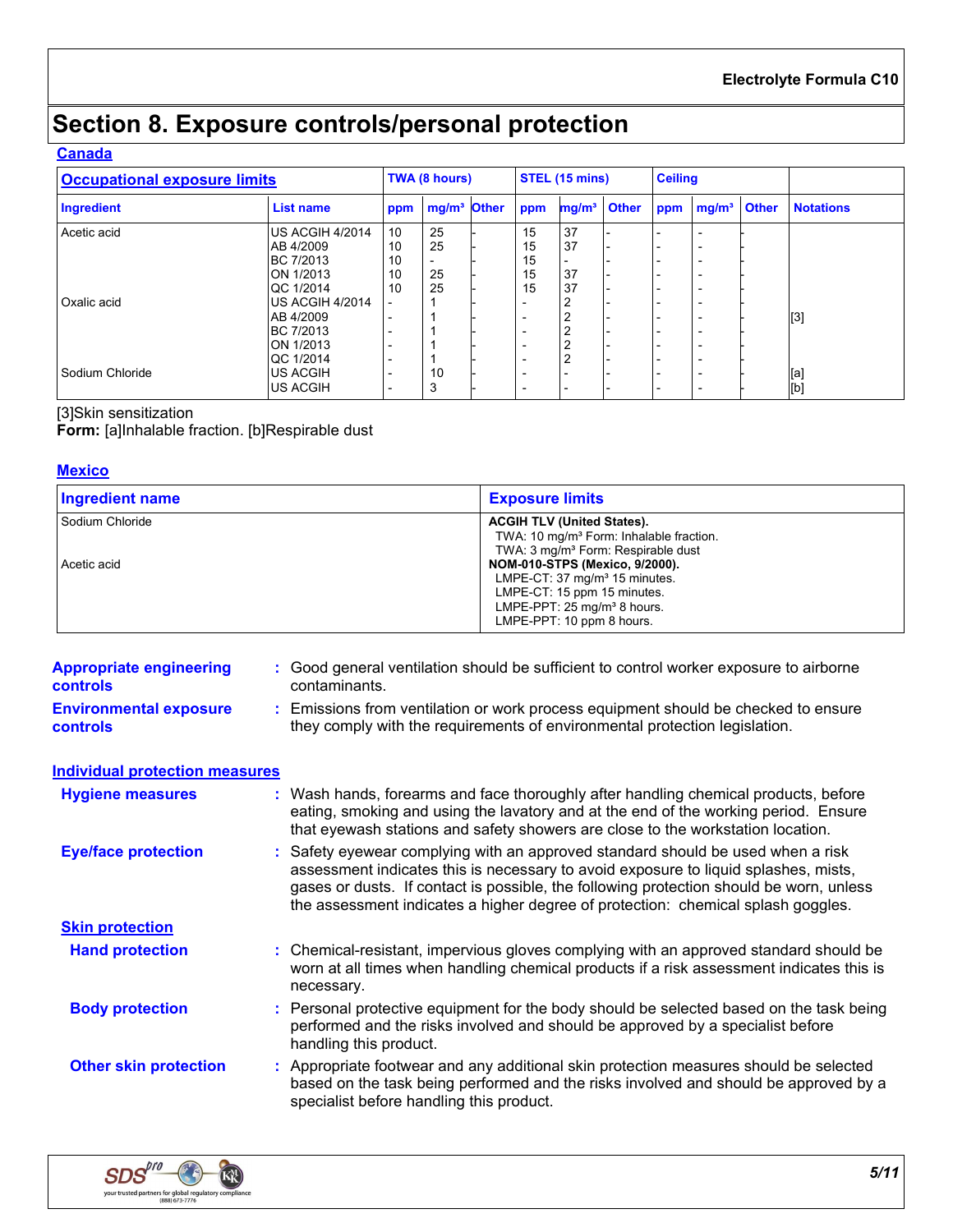### **Section 8. Exposure controls/personal protection**

**Respiratory protection :**

Use a properly fitted, air-purifying or supplied air respirator complying with an approved standard if a risk assessment indicates this is necessary. Respirator selection must be based on known or anticipated exposure levels, the hazards of the product and the safe working limits of the selected respirator.

### **Section 9. Physical and chemical properties**

| <b>Appearance</b>                |    |                                 |
|----------------------------------|----|---------------------------------|
| <b>Physical state</b>            |    | Liquid.                         |
| <b>Color</b>                     |    | Clear.                          |
| Odor                             |    | Slight                          |
| <b>Odor threshold</b>            |    | Not available.                  |
| рH                               |    | 1.5 to 2.5                      |
| <b>Melting point</b>             |    | $0^{\circ}$ C (32 $^{\circ}$ F) |
| <b>Boiling point</b>             |    | 100°C (212°F)                   |
| <b>Flash point</b>               |    | Not available.                  |
| <b>Evaporation rate</b>          |    | Not available.                  |
| <b>Flammability (solid, gas)</b> |    | Not available.                  |
| <b>Lower and upper explosive</b> |    | Not available.                  |
| (flammable) limits               |    |                                 |
| <b>Vapor pressure</b>            |    | Not available.                  |
| <b>Vapor density</b>             |    | $>1$ [Air = 1]                  |
| <b>Relative density</b>          | t. | 1.06                            |
| <b>Solubility</b>                |    | Miscible in water.              |
| <b>Partition coefficient: n-</b> |    | Not available.                  |
| octanol/water                    |    |                                 |
| <b>Auto-ignition temperature</b> | ÷. | Not available.                  |
| <b>Decomposition temperature</b> |    | Not available.                  |
| <b>Viscosity</b>                 |    | Not available.                  |
| <b>Volatility</b>                |    | Not available.                  |
| VOC (w/w)                        |    | 4 % ( $w/w$ )                   |

### **Section 10. Stability and reactivity**

| <b>Reactivity</b>                            | : No specific test data related to reactivity available for this product or its ingredients.                                                                                   |
|----------------------------------------------|--------------------------------------------------------------------------------------------------------------------------------------------------------------------------------|
| <b>Chemical stability</b>                    | : The product is stable.                                                                                                                                                       |
| <b>Possibility of hazardous</b><br>reactions | : Under normal conditions of storage and use, hazardous reactions will not occur.                                                                                              |
| <b>Conditions to avoid</b>                   | : No specific data.                                                                                                                                                            |
| <b>Incompatible materials</b>                | : Reactive or incompatible with the following materials: oxidizing materials, acids and<br>alkalis.<br>Slightly reactive or incompatible with the following materials: metals. |

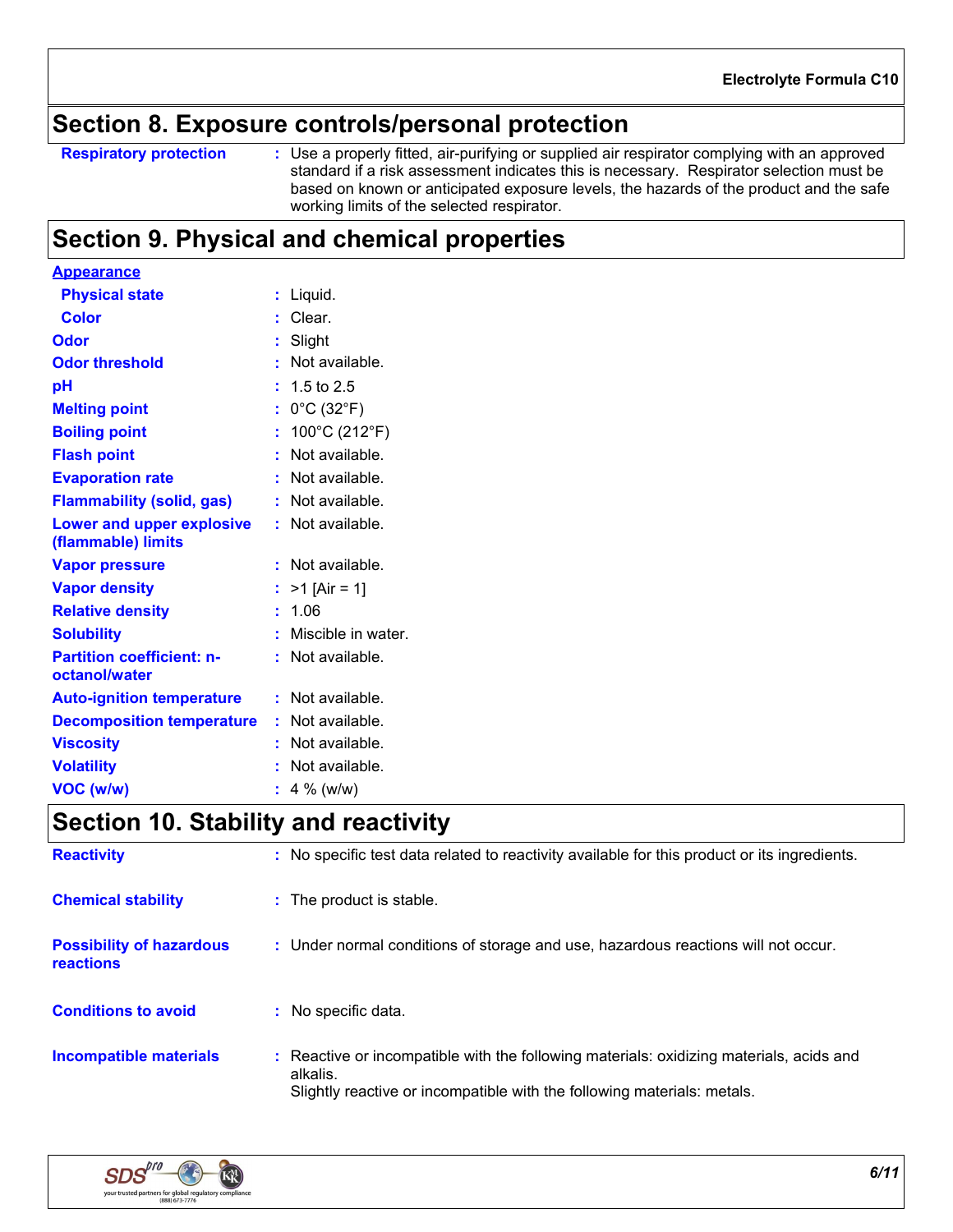### **Section 10. Stability and reactivity**

**Hazardous decomposition products**

Under normal conditions of storage and use, hazardous decomposition products should **:** not be produced.

### **Section 11. Toxicological information**

#### **Information on toxicological effects**

#### **Acute toxicity**

| <b>Product/ingredient name</b> | <b>Result</b>                | <b>Species</b> | <b>Dose</b>             | <b>Exposure</b> |
|--------------------------------|------------------------------|----------------|-------------------------|-----------------|
| Ammonium nitrate               | LD50 Oral                    | Rat            | 2217 mg/kg              |                 |
| Citric Acid                    | LD50 Oral                    | Rat            | 3 g/kg                  |                 |
| Acetic acid                    | <b>LC50 Inhalation Vapor</b> | Rat            | 11000 mg/m <sup>3</sup> | 4 hours         |
|                                | LD50 Dermal                  | Rabbit         | 1060 mg/kg              |                 |
|                                | LD50 Oral                    | Rat            | 3310 mg/kg              |                 |
| Sodium etasulfate              | LD50 Oral                    | Rat            | 4 g/kg                  |                 |

#### **Irritation/Corrosion**

| <b>Product/ingredient name</b> | <b>Result</b>            | <b>Species</b> | <b>Score</b> | <b>Exposure</b>    | <b>Observation</b> |
|--------------------------------|--------------------------|----------------|--------------|--------------------|--------------------|
| <b>Citric Acid</b>             | Eyes - Severe irritant   | Rabbit         |              | 24 hours 750 µg    |                    |
|                                | Skin - Mild irritant     | Rabbit         |              | 24 hours 500 mg    |                    |
|                                | Skin - Moderate irritant | Rabbit         |              | $0.5$ mL           |                    |
| Acetic acid                    | Eyes - Mild irritant     | Rabbit         |              | $0.5$ minutes 5 mg |                    |
|                                | Skin - Mild irritant     | Human          |              | 24 hours 50 mg     |                    |
|                                | Skin - Mild irritant     | Rabbit         |              | 24 hours 50 mg     |                    |
|                                | Skin - Severe irritant   | Rabbit         |              | 525 mg             |                    |
| Sodium etasulfate              | Eyes - Mild irritant     | Rabbit         |              | $250 \mu q$        |                    |
|                                | Skin - Moderate irritant | Rabbit         |              | 500 mg             |                    |

#### **Sensitization**

There is no data available.

#### **Carcinogenicity**

There is no data available.

#### **Specific target organ toxicity (single exposure)**

There is no data available.

#### **Specific target organ toxicity (repeated exposure)**

There is no data available.

#### **Aspiration hazard**

There is no data available.

| <b>Information on the likely</b><br>routes of exposure | : Dermal contact. Eye contact. Inhalation. Ingestion.                                                                 |  |  |
|--------------------------------------------------------|-----------------------------------------------------------------------------------------------------------------------|--|--|
| <b>Potential acute health effects</b>                  |                                                                                                                       |  |  |
| <b>Eye contact</b>                                     | : Causes serious eye irritation.                                                                                      |  |  |
| <b>Inhalation</b>                                      | : Exposure to decomposition products may cause a health hazard. Serious effects may<br>be delayed following exposure. |  |  |
| <b>Skin contact</b>                                    | : Causes skin irritation.                                                                                             |  |  |
| <b>Ingestion</b>                                       | : Irritating to mouth, throat and stomach.                                                                            |  |  |

#### **Symptoms related to the physical, chemical and toxicological characteristics**

| Eye contact       | : Adverse symptoms may include the following:<br>pain or irritation<br>watering<br>redness |
|-------------------|--------------------------------------------------------------------------------------------|
| <b>Inhalation</b> | No known significant effects or critical hazards                                           |

**Inhalation 1992 :** No known significant effects or critical hazards.

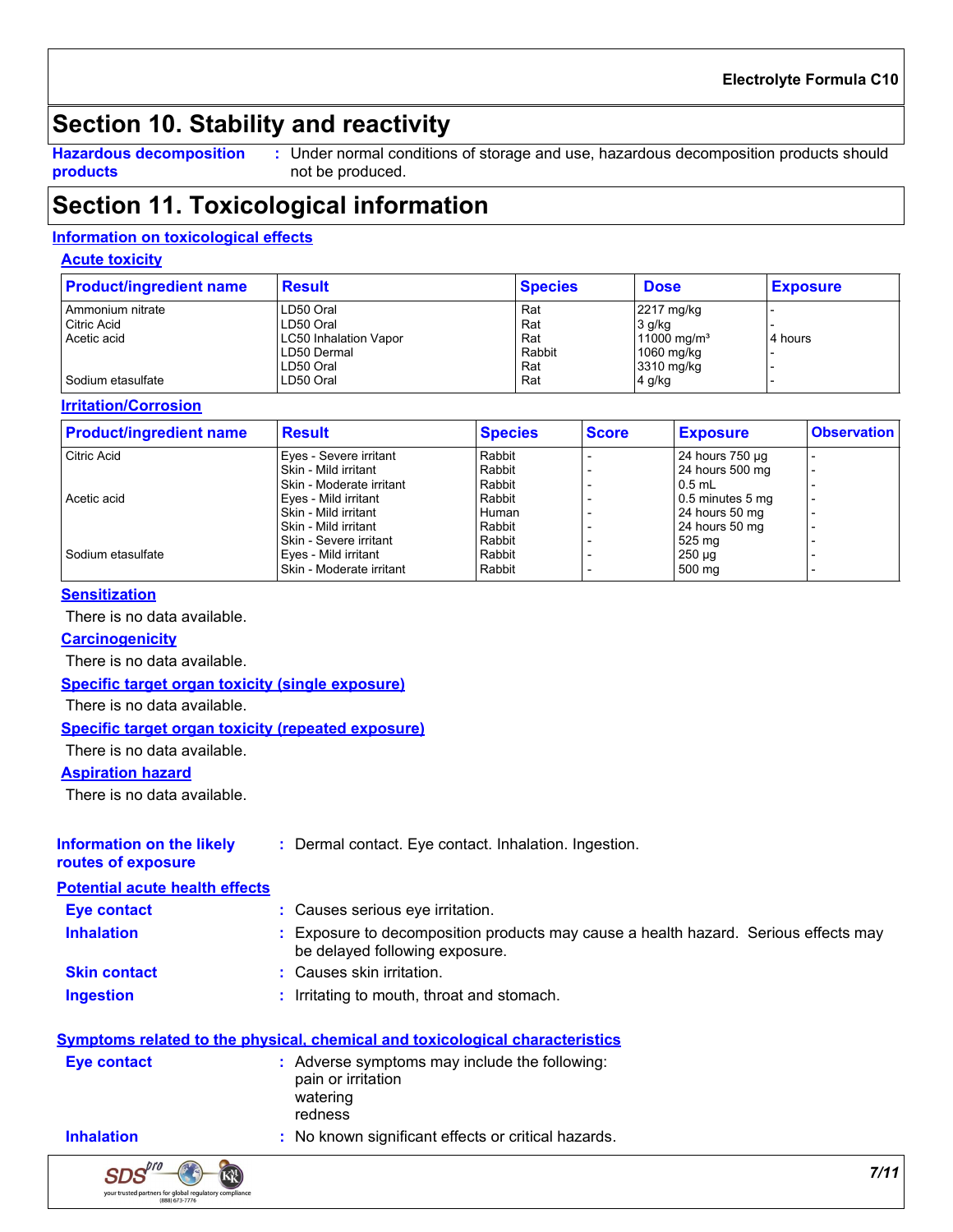# **Section 11. Toxicological information**

| <b>Skin contact</b>                     | : Adverse symptoms may include the following:<br>irritation<br>redness                   |
|-----------------------------------------|------------------------------------------------------------------------------------------|
| <b>Ingestion</b>                        | : No known significant effects or critical hazards.                                      |
|                                         | Delayed and immediate effects and also chronic effects from short and long term exposure |
| <b>Short term exposure</b>              |                                                                                          |
| <b>Potential immediate</b><br>effects   | : No known significant effects or critical hazards.                                      |
| <b>Potential delayed effects</b>        | : No known significant effects or critical hazards.                                      |
| <b>Long term exposure</b>               |                                                                                          |
| <b>Potential immediate</b><br>effects   | : No known significant effects or critical hazards.                                      |
| <b>Potential delayed effects</b>        | : No known significant effects or critical hazards.                                      |
| <b>Potential chronic health effects</b> |                                                                                          |
| <b>General</b>                          | : No known significant effects or critical hazards.                                      |
| <b>Carcinogenicity</b>                  | : No known significant effects or critical hazards.                                      |
| <b>Mutagenicity</b>                     | : No known significant effects or critical hazards.                                      |
| <b>Teratogenicity</b>                   | : No known significant effects or critical hazards.                                      |
| <b>Developmental effects</b>            | : No known significant effects or critical hazards.                                      |
| <b>Fertility effects</b>                | : No known significant effects or critical hazards.                                      |

#### **Numerical measures of toxicity**

#### **Acute toxicity estimates**

| <b>Route</b> | <b>ATE value</b> |
|--------------|------------------|
| Oral         | 19077.4 mg/kg    |

### **Section 12. Ecological information**

#### **Toxicity**

| <b>Product/ingredient name</b> | Result                              | <b>Species</b>                        | <b>Exposure</b> |
|--------------------------------|-------------------------------------|---------------------------------------|-----------------|
| Ammonium nitrate               | Chronic NOEC >6 mg/L Fresh water    | Crustaceans - Cladocera               | 21 days         |
| Citric Acid                    | Acute LC50 160000 µg/L Marine water | Crustaceans - Carcinus maenas - Adult | 48 hours        |
| Acetic acid                    | Acute EC50 73400 µg/L Fresh water   | Algae - Navicula seminulum            | 96 hours        |
|                                | Acute EC50 65000 µg/L Fresh water   | Daphnia - Daphnia magna - Neonate     | 48 hours        |
|                                | Acute LC50 50.1 ul/L Marine water   | Crustaceans - Artemia sp.             | 48 hours        |
|                                | Acute LC50 75000 ug/L Fresh water   | Fish - Lepomis macrochirus            | 96 hours        |

#### **Persistence and degradability**

There is no data available.

#### **Bioaccumulative potential**

| <b>Product/ingredient name</b> | $LogPow$ | <b>BCF</b> | <b>Potential</b> |
|--------------------------------|----------|------------|------------------|
| Citric Acid                    | $-1.8$   |            | low              |
| Acetic acid                    | $-0.17$  | 3.16       | low              |

#### **Mobility in soil**

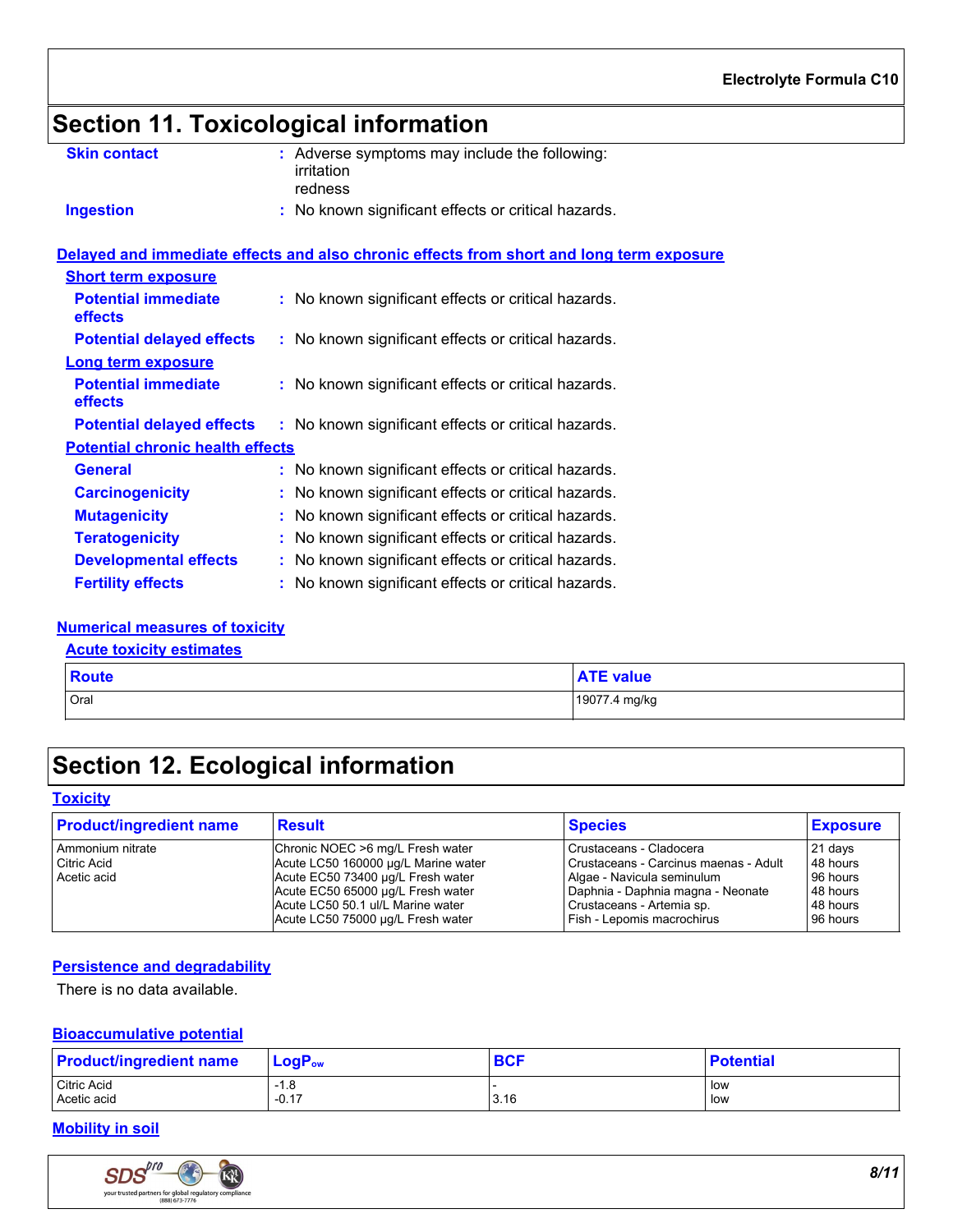### **Section 12. Ecological information**

**Soil/water partition coefficient (KOC)**

**:** There is no data available.

**Other adverse effects** : No known significant effects or critical hazards.

### **Section 13. Disposal considerations**

**Disposal methods :**

The generation of waste should be avoided or minimized wherever possible. Disposal of this product, solutions and any by-products should comply with the requirements of environmental protection and waste disposal legislation and any regional local authority requirements. Dispose of surplus and non-recyclable products via a licensed waste disposal contractor. Waste should not be disposed of untreated to the sewer unless fully compliant with the requirements of all authorities with jurisdiction. Waste packaging should be recycled. Incineration or landfill should only be considered when recycling is not feasible. This material and its container must be disposed of in a safe way. Care should be taken when handling empty containers that have not been cleaned or rinsed out. Empty containers or liners may retain some product residues. Avoid dispersal of spilled material and runoff and contact with soil, waterways, drains and sewers.

### **Section 14. Transport information**

|                                      | <b>DOT</b>     | <b>TDG / NOM-003-SCT</b> | <b>IMDG</b>    | <b>IATA</b>    |
|--------------------------------------|----------------|--------------------------|----------------|----------------|
| <b>UN number</b>                     | Not regulated. | Not regulated.           | Not regulated. | Not regulated. |
| <b>UN proper</b><br>shipping name    |                |                          |                |                |
| <b>Transport</b><br>hazard class(es) |                |                          |                |                |
| <b>Packing group</b>                 |                |                          |                |                |
| <b>Environmental</b><br>hazards      | No.            | No.                      | No.            | No.            |
| <b>Additional</b><br>information     |                |                          |                |                |

**AERG :** Not applicable.

**Special precautions for user Transport within user's premises:** always transport in closed containers that are **:** upright and secure. Ensure that persons transporting the product know what to do in the event of an accident or spillage.

**Transport in bulk according :** Not available. **to Annex II of MARPOL 73/78 and the IBC Code**

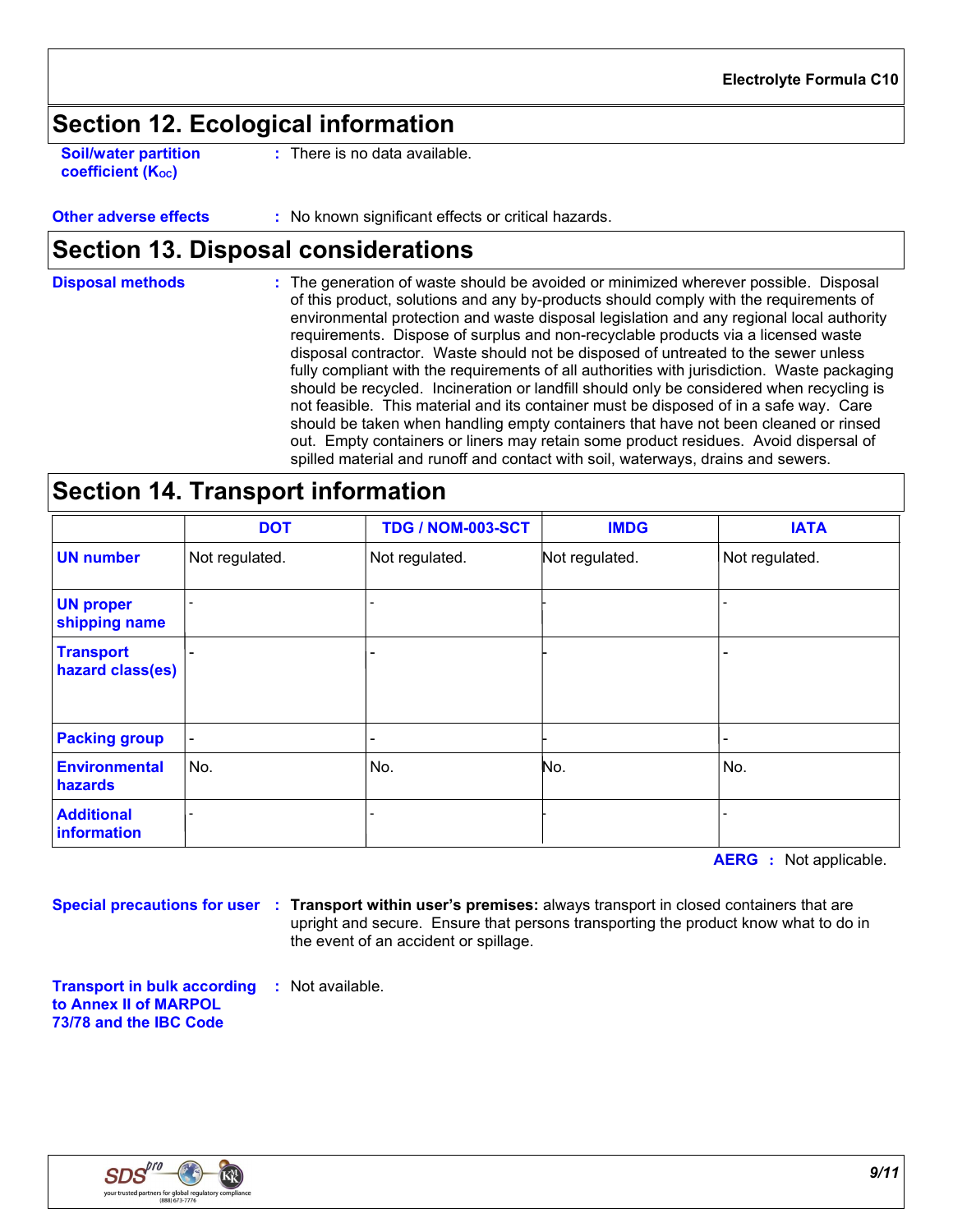#### **Electrolyte Formula C10**

### **Section 15. Regulatory information**

| <b>U.S. Federal regulations</b>                                                   |                   | : TSCA 4(a) final test rules: Oxalic acid |                       |                                                |                 |                                                                           |                                       |
|-----------------------------------------------------------------------------------|-------------------|-------------------------------------------|-----------------------|------------------------------------------------|-----------------|---------------------------------------------------------------------------|---------------------------------------|
|                                                                                   |                   |                                           |                       |                                                |                 | United States inventory (TSCA 8b): All components are listed or exempted. |                                       |
|                                                                                   |                   | Clean Water Act (CWA) 311: Acetic acid    |                       |                                                |                 |                                                                           |                                       |
| <b>Clean Air Act Section 112</b><br>(b) Hazardous Air<br><b>Pollutants (HAPS)</b> | : Not listed      |                                           |                       |                                                |                 |                                                                           |                                       |
| <b>Clean Air Act Section 602</b><br><b>Class I Substances</b>                     | : Not listed      |                                           |                       |                                                |                 |                                                                           |                                       |
| <b>Clean Air Act Section 602</b><br><b>Class II Substances</b>                    | : Not listed      |                                           |                       |                                                |                 |                                                                           |                                       |
| <b>DEA List I Chemicals</b><br>(Precursor Chemicals)                              | : Not listed      |                                           |                       |                                                |                 |                                                                           |                                       |
| <b>DEA List I Chemicals</b><br>(Precursor Chemicals)                              | : Not listed      |                                           |                       |                                                |                 |                                                                           |                                       |
| <b>SARA 302/304</b><br><b>Composition/information on ingredients</b>              |                   |                                           |                       |                                                |                 |                                                                           |                                       |
| No products were found.                                                           |                   |                                           |                       |                                                |                 |                                                                           |                                       |
| <b>SARA 304 RQ</b>                                                                | : Not applicable. |                                           |                       |                                                |                 |                                                                           |                                       |
| <b>SARA 311/312</b>                                                               |                   |                                           |                       |                                                |                 |                                                                           |                                       |
| <b>Classification</b>                                                             |                   | : Immediate (acute) health hazard         |                       |                                                |                 |                                                                           |                                       |
| <b>Composition/information on ingredients</b>                                     |                   |                                           |                       |                                                |                 |                                                                           |                                       |
| <b>Name</b>                                                                       |                   | $\frac{9}{6}$                             | <b>Fire</b><br>hazard | <b>Sudden</b><br>release of<br><b>pressure</b> | <b>Reactive</b> | <b>Immediate</b><br>(acute)<br>health                                     | <b>Delayed</b><br>(chronic)<br>health |

|                    |     |      | . <u>.</u> |     | .<br><b>hazard</b> | .<br>hazard |
|--------------------|-----|------|------------|-----|--------------------|-------------|
| Ammonium nitrate   | - 5 | Yes. | No.        | No. | Yes.               | No.         |
| <b>Citric Acid</b> | - 5 | No.  | No.        | No. | Yes.               | No.         |
| Acetic acid        | - 5 | Yes. | No.        | No. | Yes.               | No.         |
| Sodium etasulfate  | - 5 | No.  | No.        | No. | Yes.               | No.         |

#### **SARA 313**

|                                           | <b>Product name</b> | <b>CAS number</b> | $\frac{9}{6}$ |
|-------------------------------------------|---------------------|-------------------|---------------|
| <b>Form R - Reporting</b><br>requirements | Ammonium nitrate    | 6484-52-2         | - 5           |
| <b>Supplier notification</b>              | Ammonium nitrate    | 6484-52-2         | - 5           |

SARA 313 notifications must not be detached from the SDS and any copying and redistribution of the SDS shall include copying and redistribution of the notice attached to copies of the SDS subsequently redistributed.

#### **Massachusetts State regulations**

The following components are listed: Ammonium nitrate; Acetic acid **:**

- 
- **New York :** The following components are listed: Acetic acid
- 
- **New Jersey :** The following components are listed: Ammonium nitrate; Acetic acid

**Pennsylvania :** The following components are listed: Ammonium nitrate; Acetic acid

#### **California Prop. 65**

No products were found.

#### **Canada**